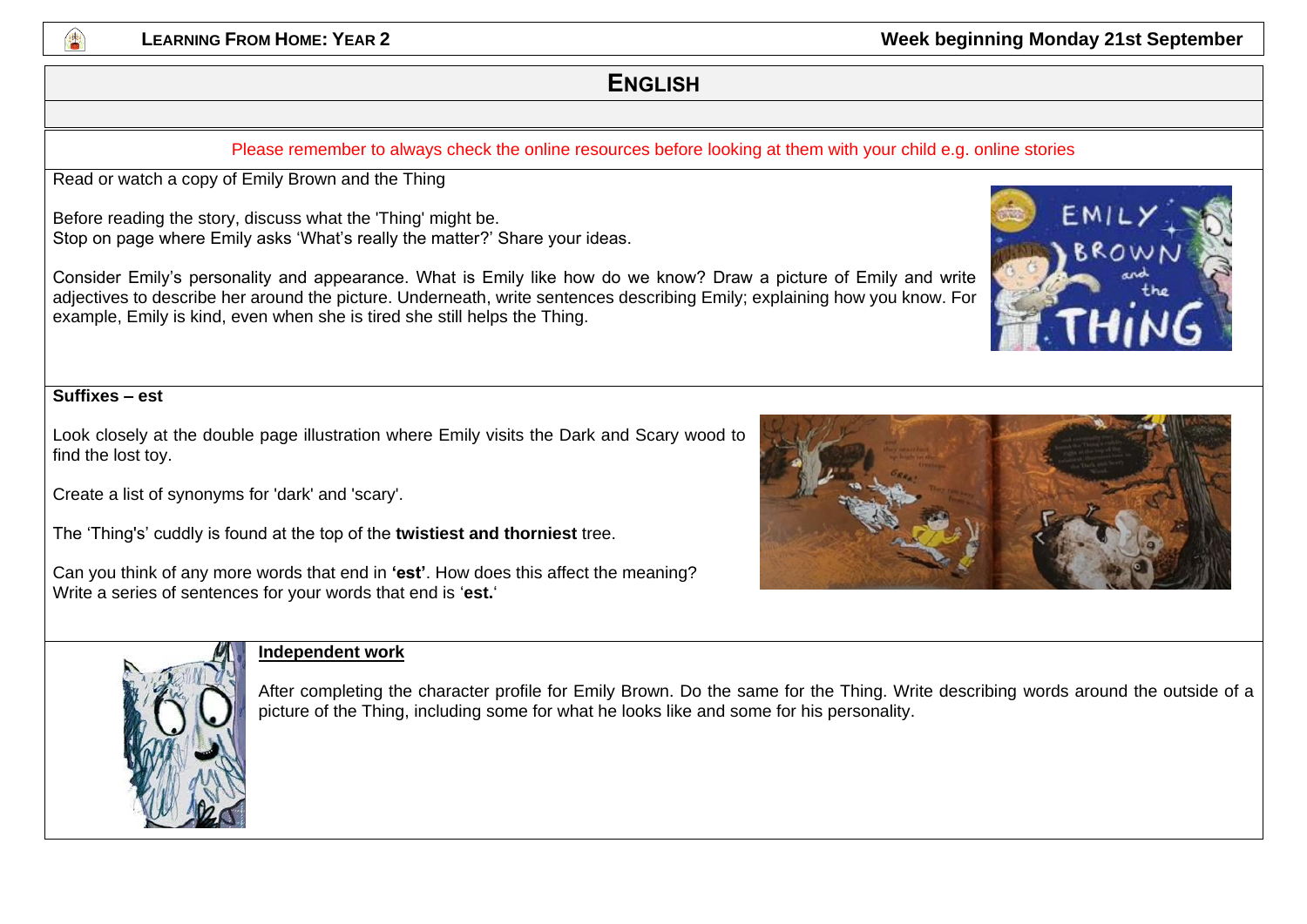

#### **MATHS**

#### **Addition and subtraction facts to 20**

Write your number bonds to 10.

 $1 + 9 = 10$ ,  $2 + 8 = 10$ ,  $3 + 7 = 10$ ,  $4 + 6 = 10$ ,  $5 + 5 = 10$ ,  $6 + 4 = 10$ ,  $7 + 3 = 10$ ,  $8 + 2 = 10$ ,  $9 + 1 = 10$ 

Using this knowledge, we can work out our number bonds to 20.  $1 + 9 = 10$  and  $1 + 19 = 20$ .

What has changed to get the answer 20? We've added a 10 to 9 to make 19.

Using this pattern, write your number bonds to 20.

If you have access to, use resources at home to build your number bonds to 20.

|  |  | $20 =$ | $1 + 19$ | $2 + 18$ | $3 + 17$ |
|--|--|--------|----------|----------|----------|
|--|--|--------|----------|----------|----------|

If we know  $2 + 18 = 20$ , what is  $20 - 18 = ?$ Use your number bonds to 20 to write out subtraction facts from 20. If we know  $3 + 17 = 20$  we also know:

 $17 + 3 = 20$  $20 - 3 = 17$  $20 - 17 = 3$ 

Chose a number bond to 20 and find its fact family.

Bennie has written  $3 - 20 = 17$ .

Why is Bennie's number sentence incorrect? Use resources to help you.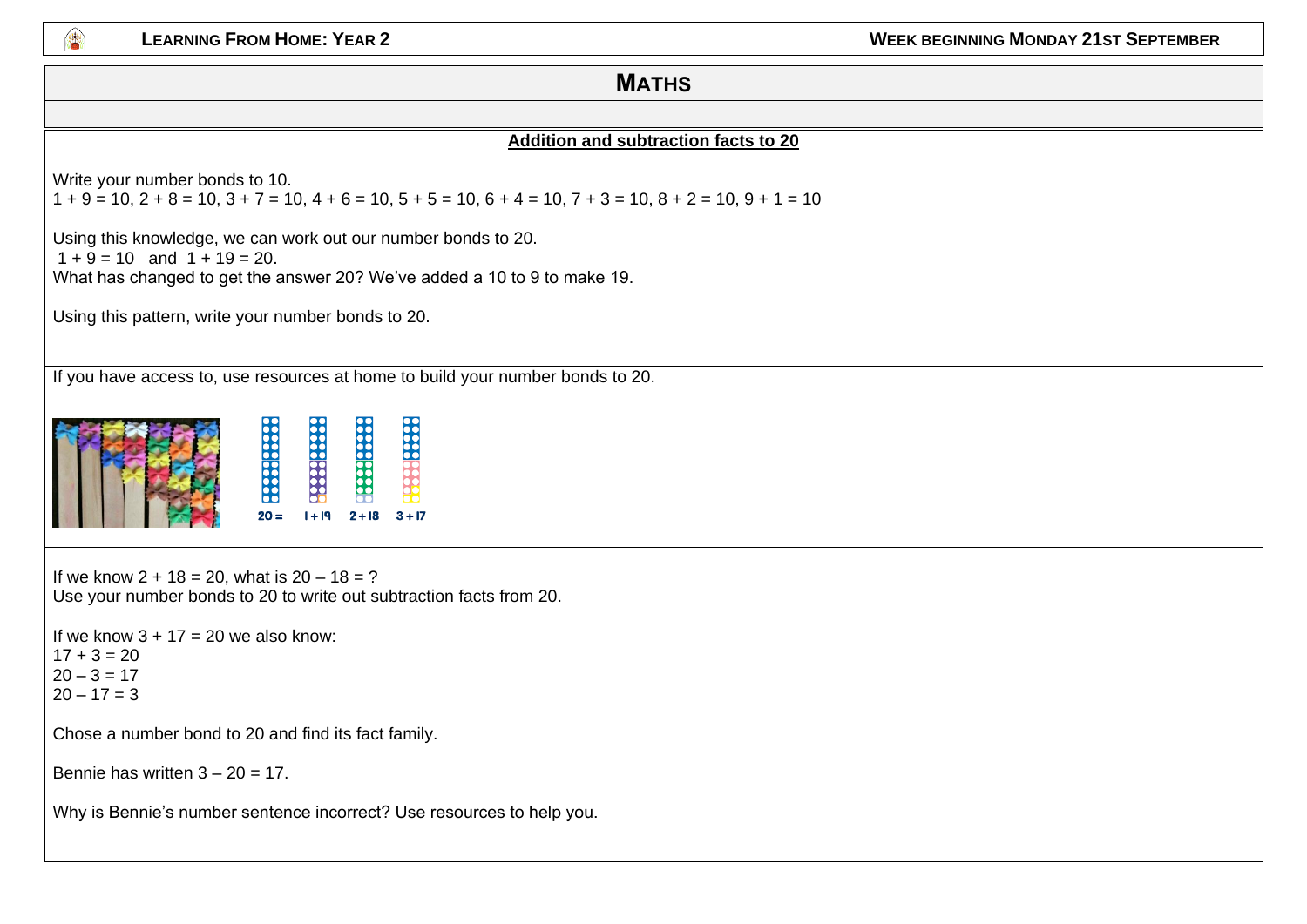

| <b>MATHS</b>                                                                                               |  |  |
|------------------------------------------------------------------------------------------------------------|--|--|
|                                                                                                            |  |  |
| Look at this part, part whole model.<br>20<br>The two parts make the whole.                                |  |  |
| 17<br>In Resources, Part, Part, Whole, complete the part, part, whole models, finding the missing numbers. |  |  |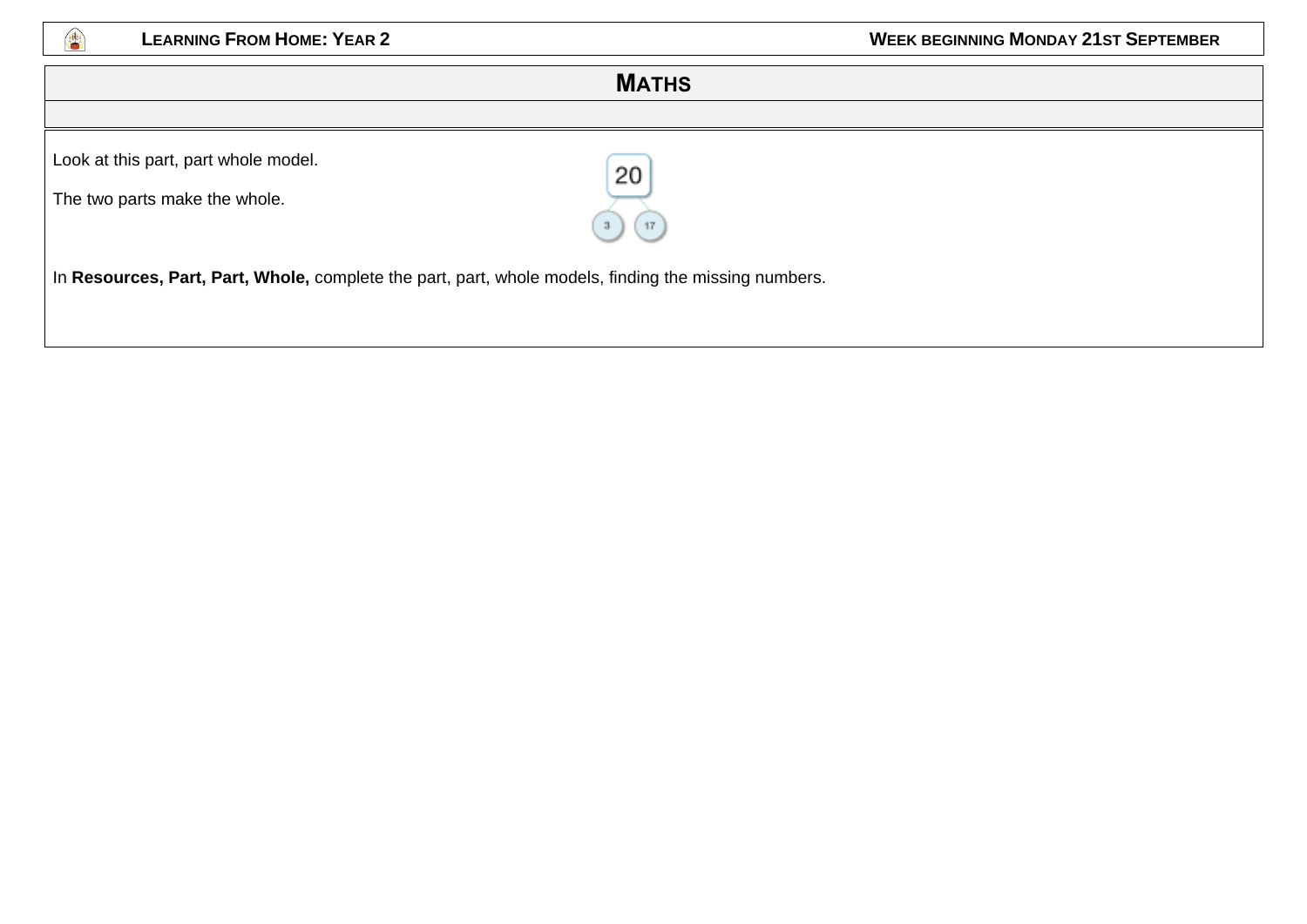

## **DT**

Now we have looked at the different parts of a wheeled vehicle, your challenge is to design and draw your own-wheeled product for a race!

Remember to include the body, chassis, wheels and axles.

Think about:

Who is it for? Why do they need your product? Why do they want your product?

Look at the pictures of the 'Wacky Races' cars for ideas.

Label each part of your design using the terminology: body, chassis, wheels and axles .

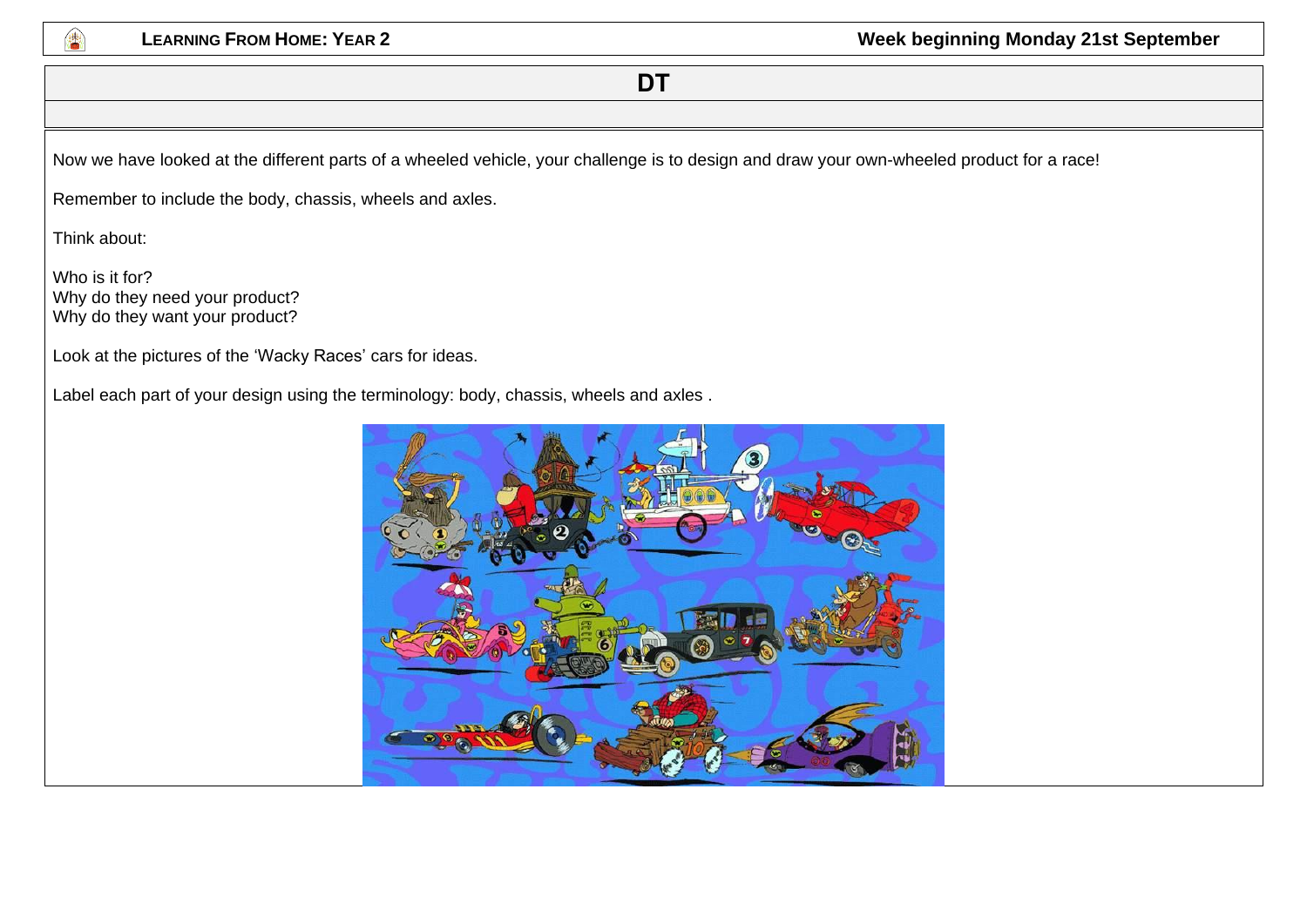

# **COMPUTING An algorithm is a list of rules to follow in order to solve a problem. How do we use algorithms in our everyday lives? I can't find the park** Create an algorithm to give a set of directions to get to the park. There might be different ways to the park so you can have different algorithms. **I need to build a toy** Create an algorithm to instruct someone how to build a toy.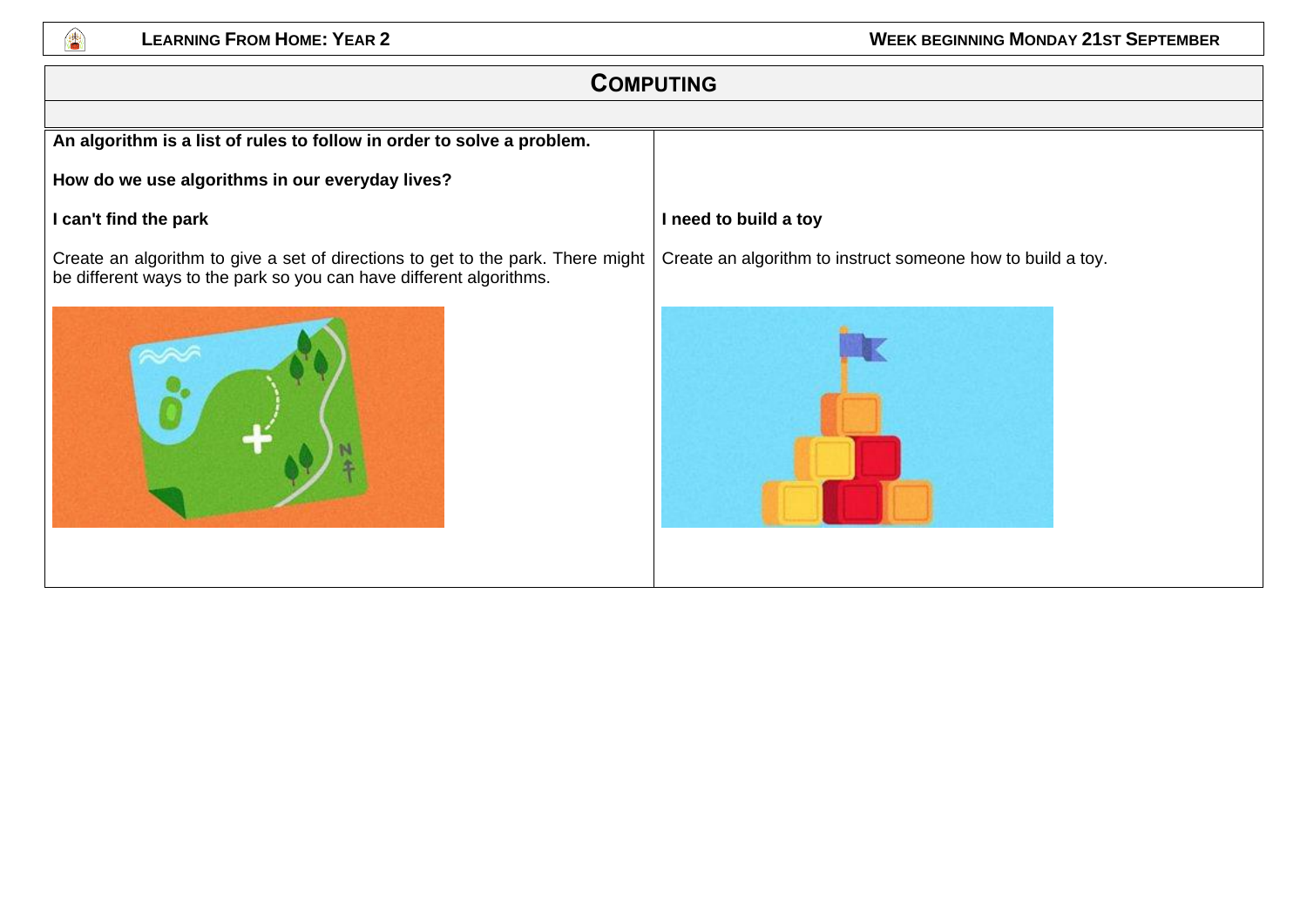

## **GEOGRAPHY**

We are learning about Ewell Village

Look through the pictures of Epsom and Ewell and sort them into physical and human features. **Year 1 Resources – Geography – Sorting – Features** 

**Physical Features** are things that occur naturally on Earth such as rivers, mountains and cliffs. **Human Features** are things that humans have made such us houses, schools and bridges.





Write a description of Ewell using the features explain what you might see when go to Ewell and describe one of the places to visit .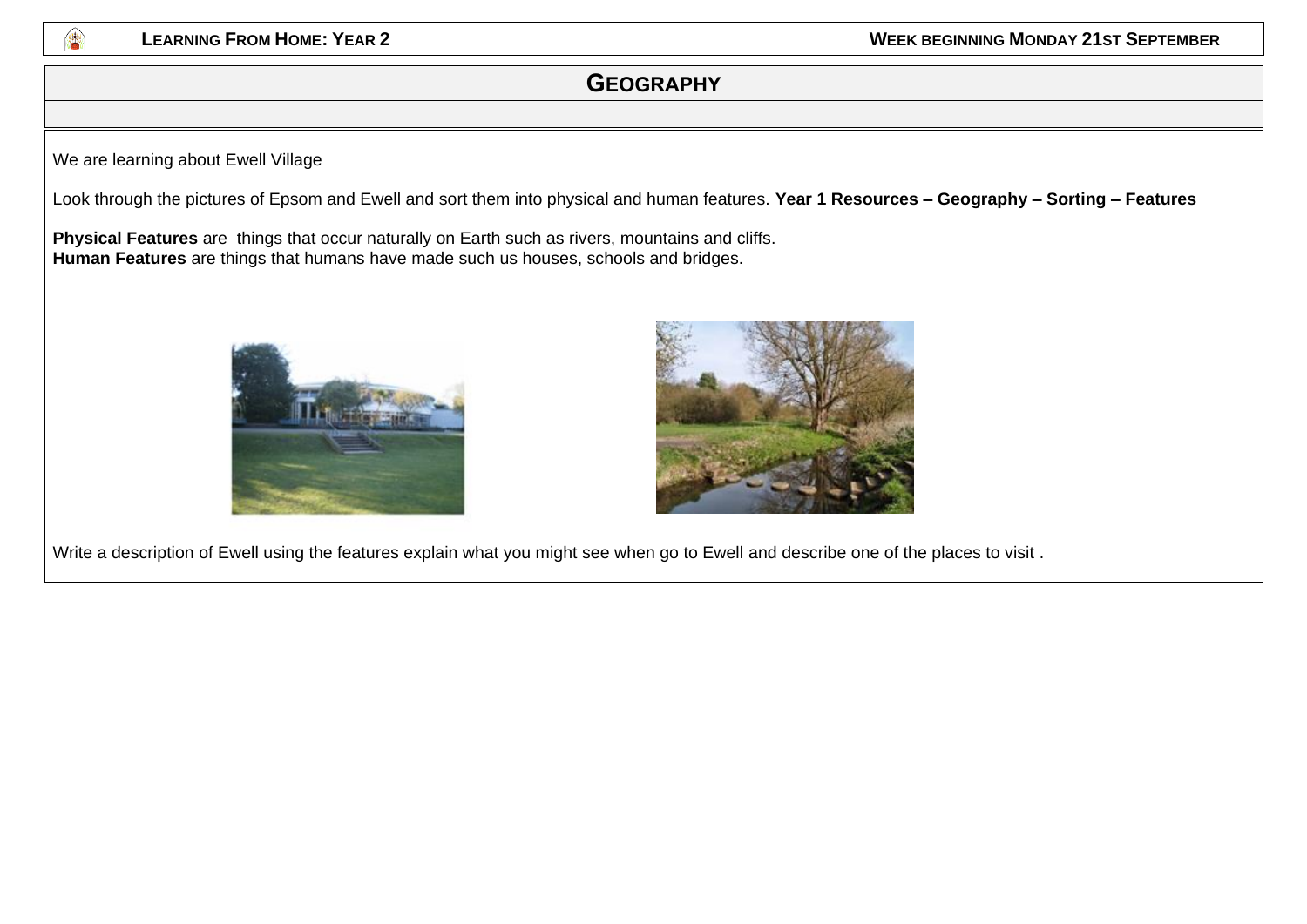

**RE**

With an adult, search 'cbeebies autumn harvest' and watch the clip.



What do you know about Harvest. What is it? Why is it celebrated? How do we celebrate it at school?

Look at the first **PowerPoint in Resources called 'What is Harvest?'**

Answer the questions above again, are you more confident now?

Look through the **PowerPoint in Resources called 'Harvest around the World'** thinking of the similarities and differences between the different countries, their celebrations and food they harvest.

Choose a country and make a fact sheet or poster, on A4 about how that country celebrates harvest. Include pictures and factual information.

We will use these to create a class book about harvest!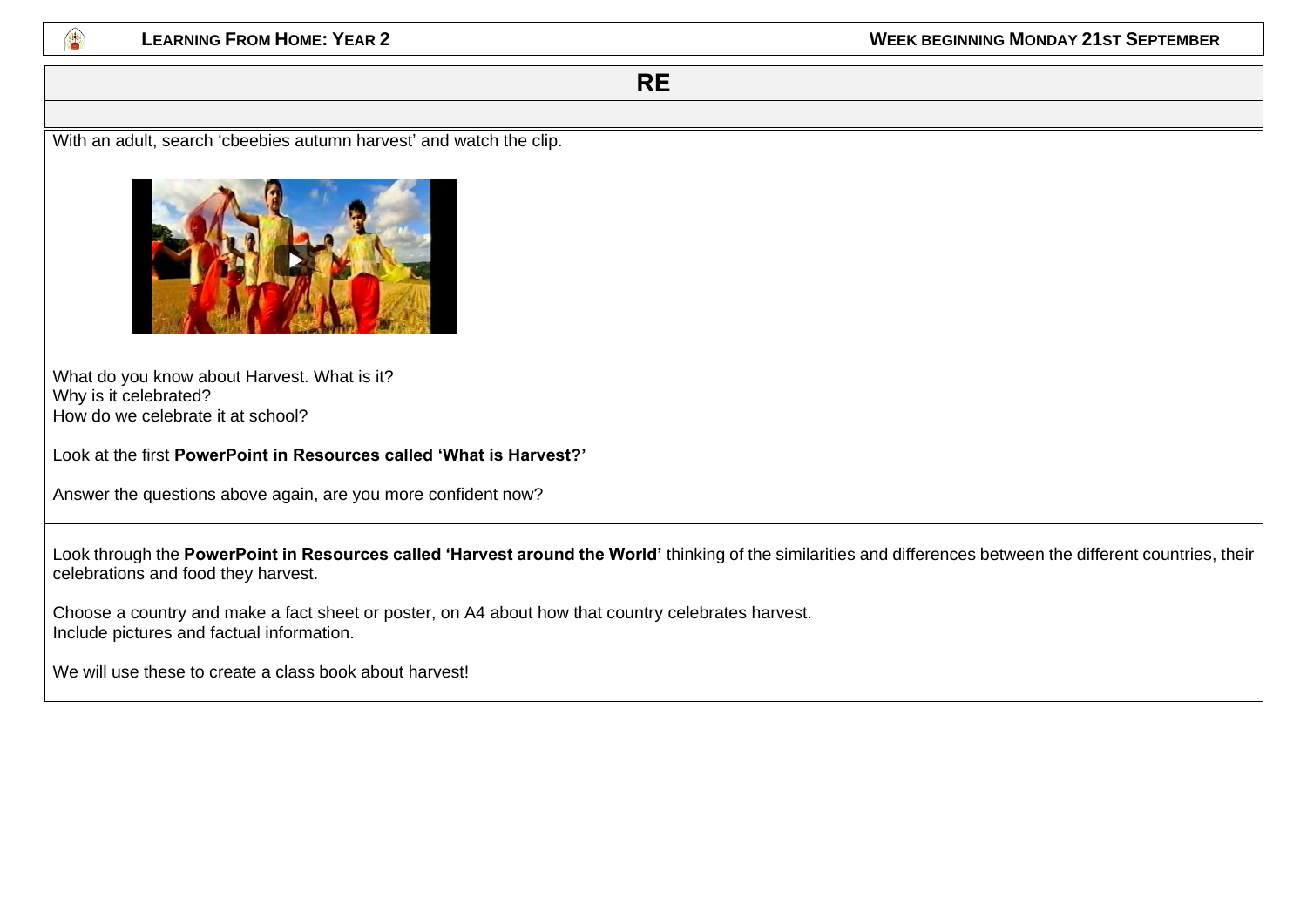

**PE**

#### **Throwing and catching**

If you can, with another person, practise the three different throwing techniques. Count how many passes you can do without droping the ball. What is the highest number you can get to? Consider how far away from each other you need to be to do each throw (the overhead pass should be further away from each other than the bounce pass).

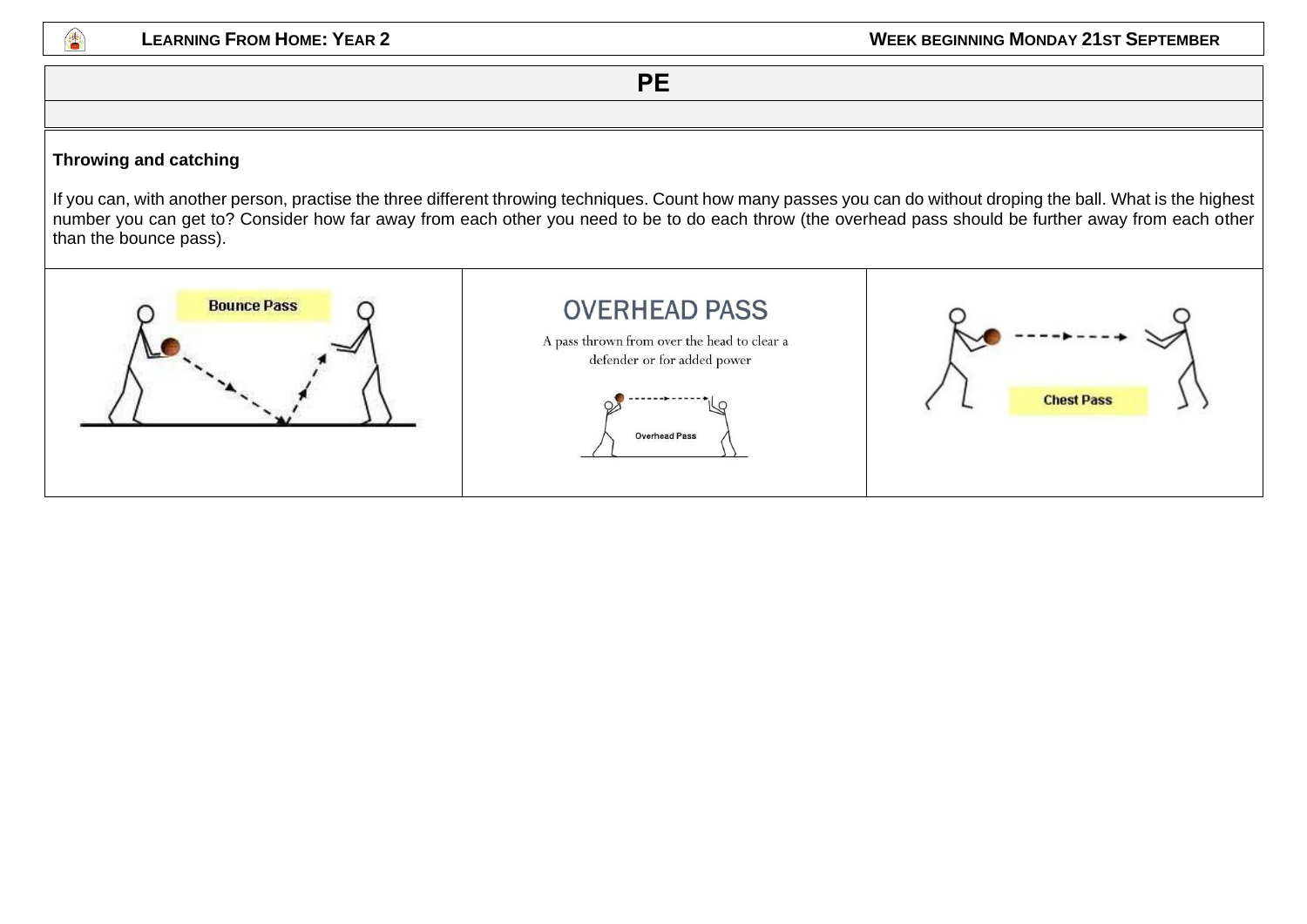

## **PSE**

At Ewell Grove we follow the Golden Rules.

If everyone follows the rules we make the school a happy nice place to learn.

interrupt



We don't waste time





We don't hurt anybody's feelings

We are honest We don't cover up the

truth

We also follow the British Values which are:

Draw a hand and label each finger with one of the British Values



Choose one British Value and write how it links to some of the golden rules. For example: Democracy – we take time to listen to others. When people have different opinions or ideas we find a fair way to come to a solution.

## Core British Values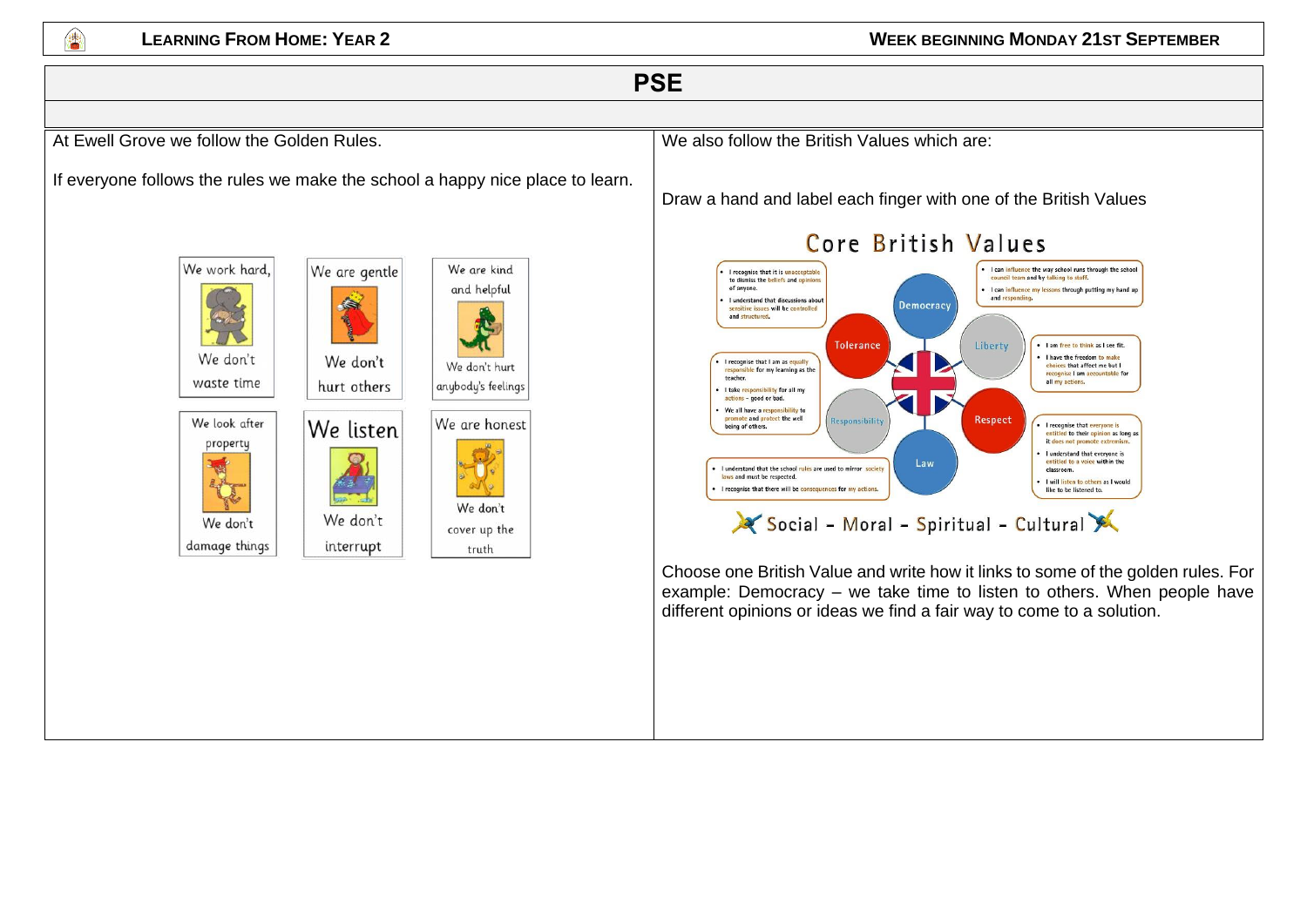

## **ART**



In art we are looking at colour and tone and the works Edgar Degas. <br>Recreate one of Edgar Degas' landscape pictures, look carefully at the way he has created the colours. He has used one colour as a base and then used a different colour over the top to add texture.



Using oil pastel or chalk, recreate the four season pictures of the tree on West Street.

Spend time each day exploring the technique of layering using one colour as a base and then adding colours on the top to add depth.

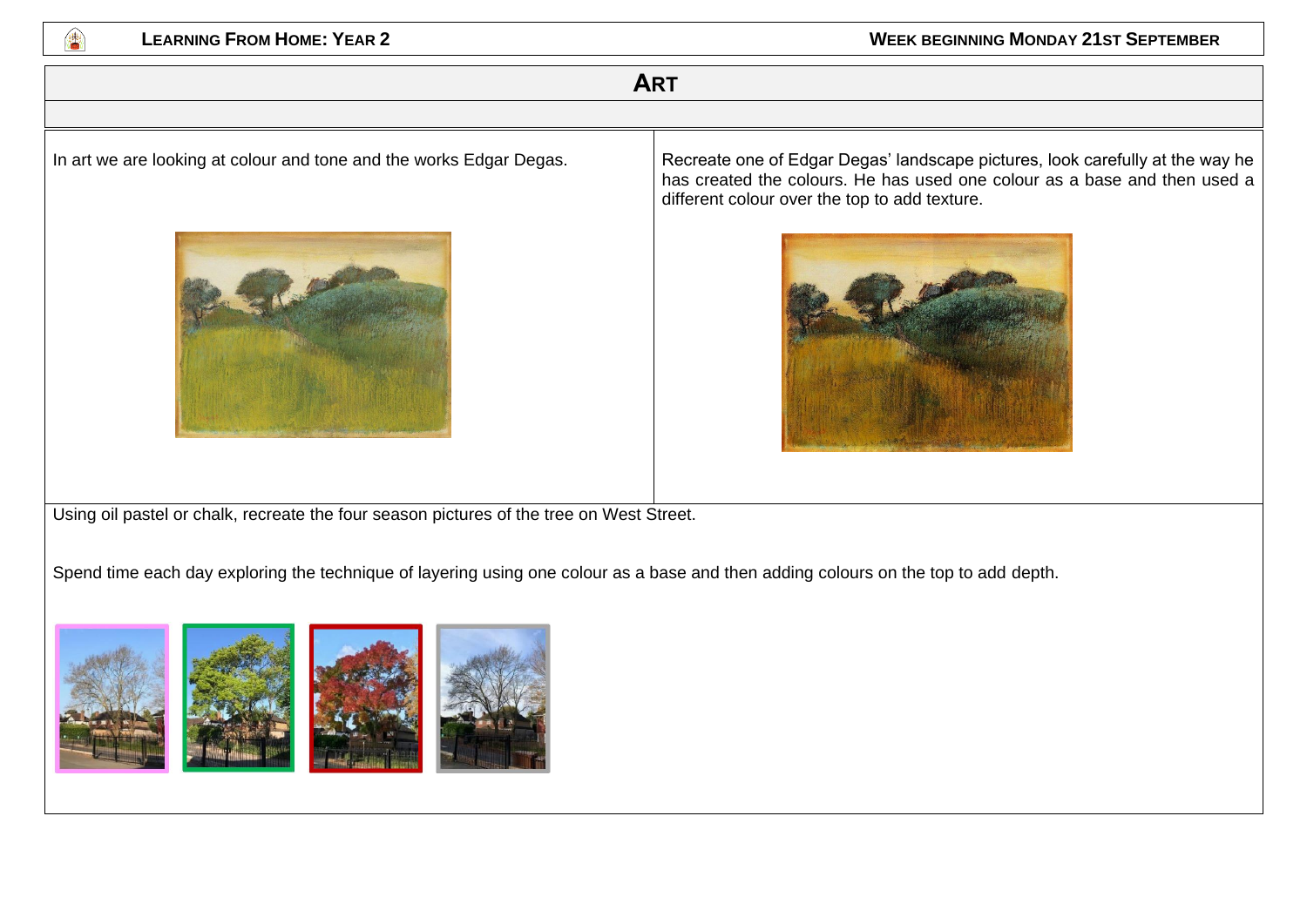

## **SCIENCE**

Research different habitats: the ocean, the Arctic, tropical rainforest and the desert.

How are they different? How are they the same?

In **Resources, look at the World Habitat** file for extra information.

The National Geographic for children has some great pictures and information.

<https://kids.nationalgeographic.com/explore/nature/habitats/>



Divide your page into four.

In each section put a habitat: ocean, Arctic, rainforest and desert.

Look in **Resources at the Sorting Animal Habitats** and decide and write/draw where you think each animal lives.

Explain to someone why you think that animal lives in that habitat.

Why is a camel suited to the desert? Why would a camel not like the Arctic?